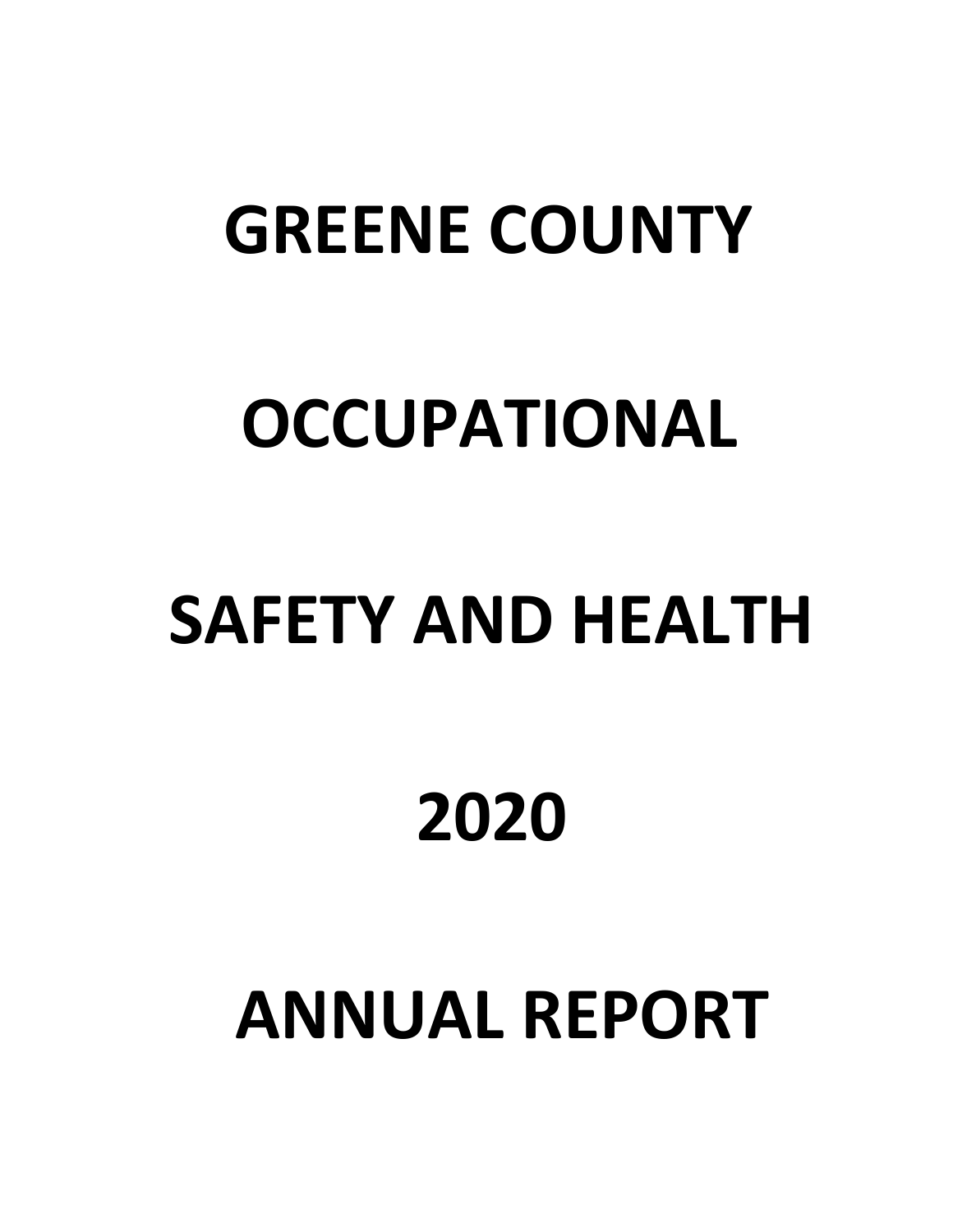

**Greene County Occupational Safety and Health Department 411 Main Street, Suite 428-A Catskill, NY 12414 Phone (518) 719-3297 Cell (518) 821-3462**

> **Thomas Hoyt Safety Officer**

#### **Mission Statement**

Occupational Safety and Health Department is responsible to assure a safe work environment for all County Employees.

The Occupational Safety and Health Department is a resources for trainings, educational programs, and provides guidance on employee safety matters for all County Departments.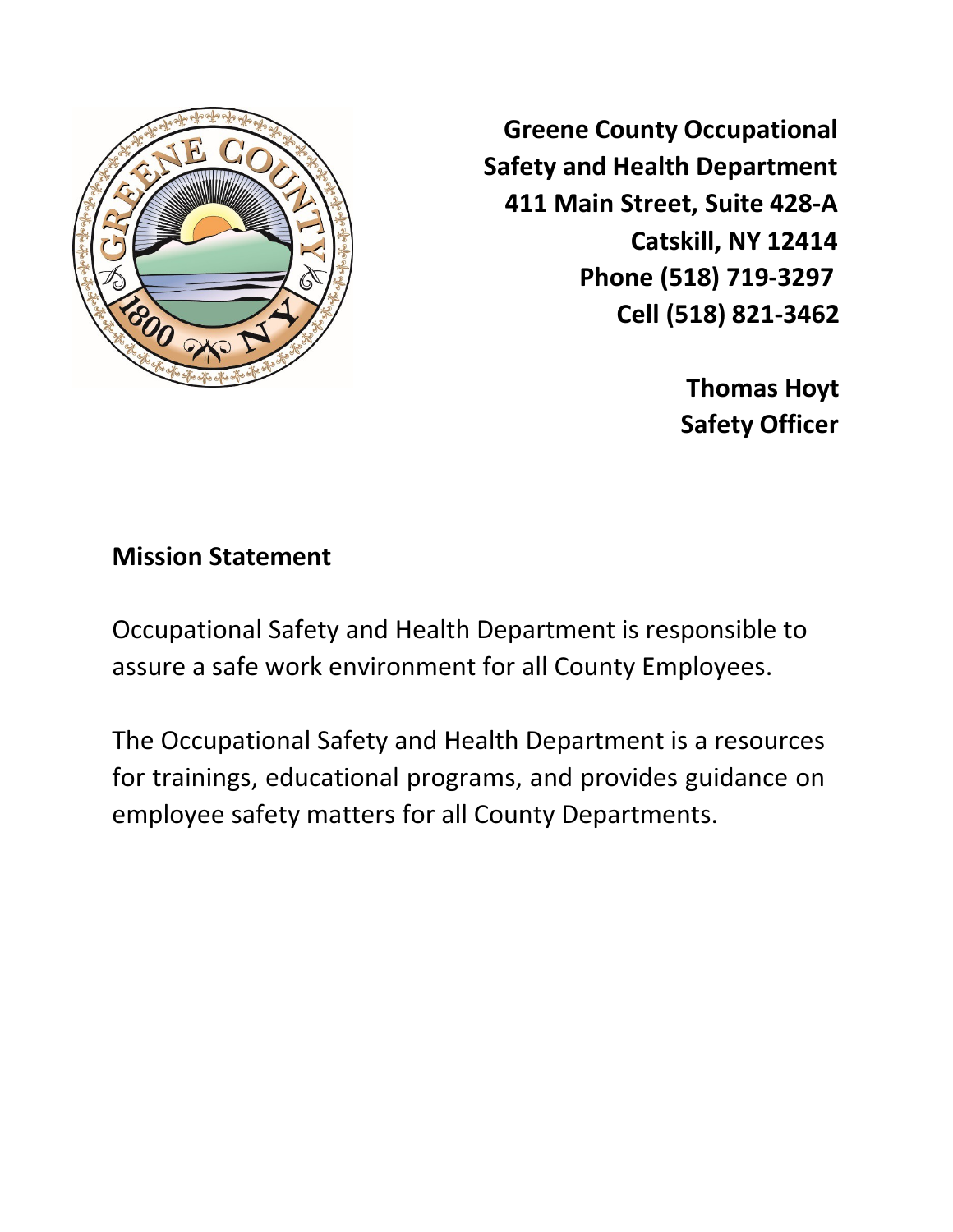The department has focused on four main objectives for Safety and Health which are inspections, trainings, outreach and projects.

### **Inspections:**

An inspection is, most an organized examination or formal evaluation exercise.

- Monthly Inspections of A.E.D Defibrillators in County owned buildings (15) fifteen total Defibrillators located in (10) ten Buildings.
- Monthly Inspections of Fire Extinguishers at 411 Office Building, Historic Catskill Point and Records Management.
	- \* 411 Building (16) sixteen ABC Extinguishers.
	- \* Historic Catskill Point (15) fifteen ABC Extinguishers.
	- \* Records Management (8) eight ABC Extinguishers.
- Monthly Inspections of Stop the Bleed Kits
	- \* 411 Building (4) kits, one located on each floor.
	- \* Cairo Office building (1) kit located at Security office
	- \* Athens Senior Center (1) kit located in Dining Hall.
- Annual Inspections of Fire Extinguishers with County vendor. Total of (118) one hundred and eighteen ABC Extinguishers located in (16) sixteen buildings and (1) one class K Extinguisher at the Athens Senior Center.
- Annual Building Inspections with New York Department of State. A total of (40) forty County owned buildings were inspected at (25) twenty-five locations. The inspections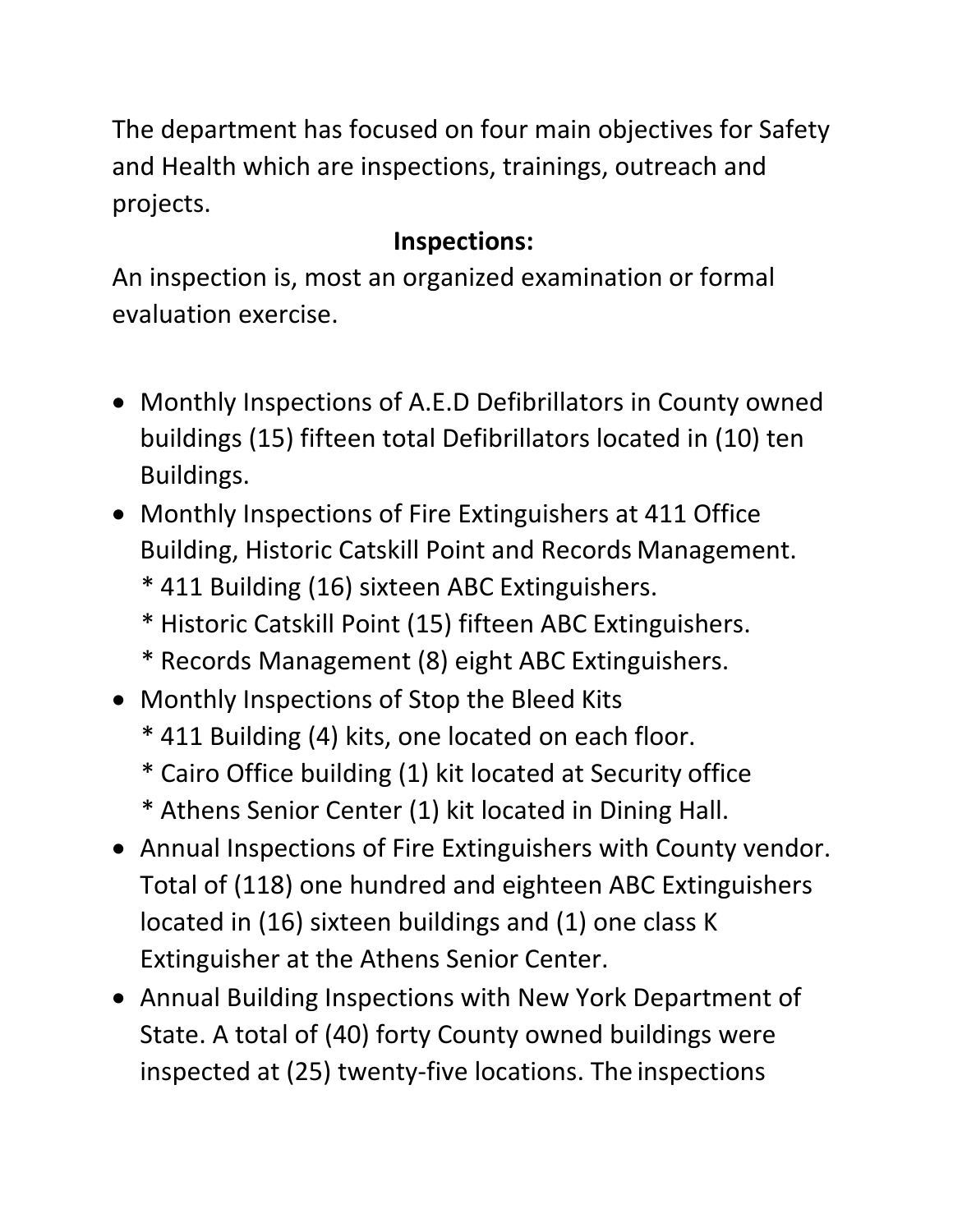were for International Fire Code and International Property Maintenance Code.

- Annual Fire Alarm Inspection with County vendor (5) five buildings.
	- \* 911 Center
	- \* Records Management
	- \* Cairo Office Building
	- \* Historic Catskill Point
	- \* Freight-masters
- Annual Intrusion Inspection with County vendor at (3) three locations.
- Gyms/Fitness Centers Inspections were conducted for Greene County Public Health as part of the States reopening plan.
- Tent inspections were conducted for the Department of State at 411 Main Street and Cairo Mental Health buildings as pre-Covid-19 restrictions.
- Parking Lots, conduct Quarterly inspections of (14) fourteen County owned lots. The inspections included pavement condition, pavement markings, ramps, stairs sidewalks and signage.
- Worksite Safety Observation inspections were conducted for the Highway department. The inspections included safety procedures, housekeeping, personal protective and equipment/ vehicle operations.

### **Trainings:**

**A:** the act, process, or method of one that trains.

**B:** the skill, knowledge, or experience acquired by one that trains.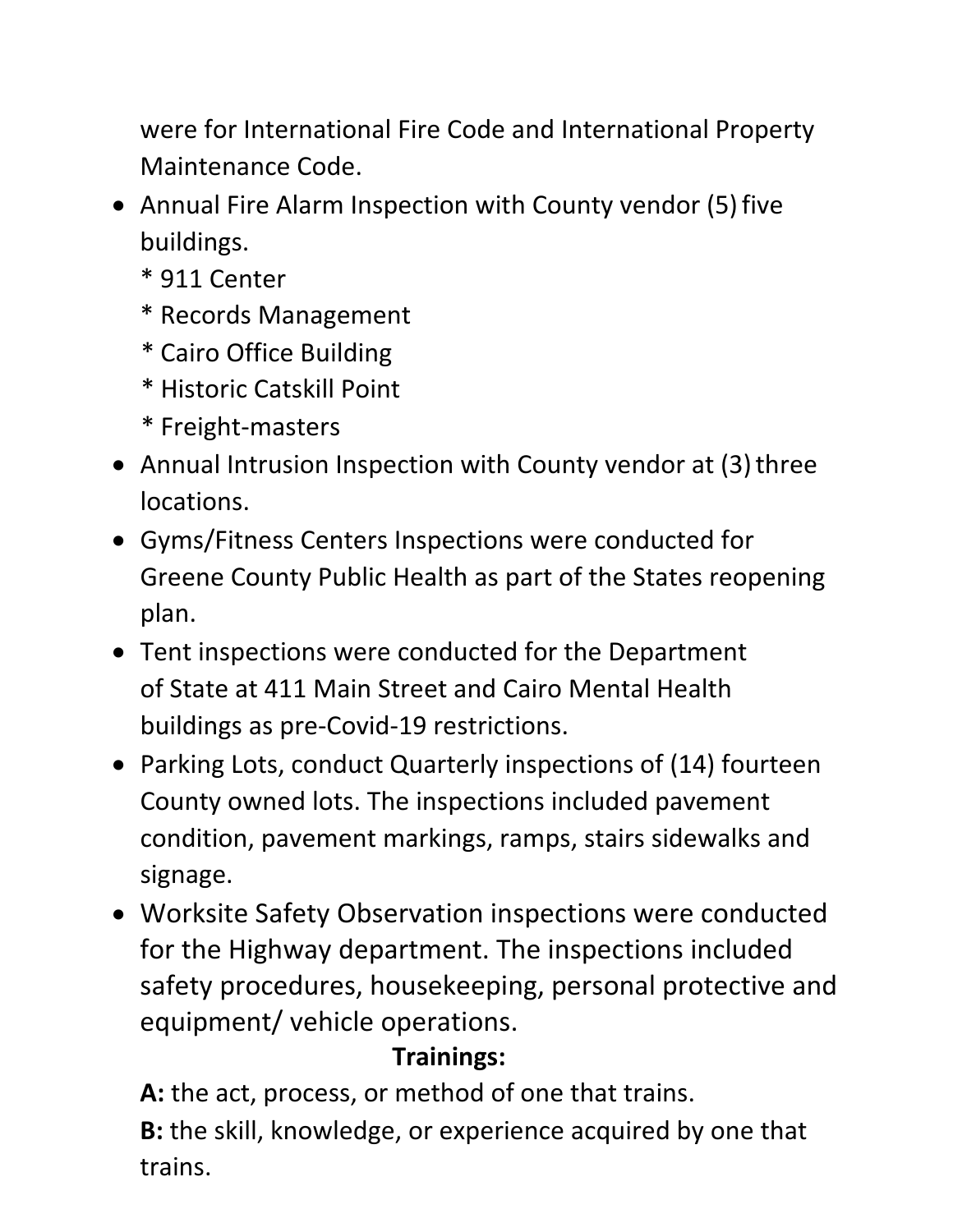- Forklift/Powerlift truck Training was giving to employees of the Highway and Solid Waste Departments. Training was provided by the County's insurance company.
- Lockout/Tagout policy and procedures training was giving to (15) fifteen employees of the Highway Department.
- Right to Know and the New GHS/Hazard Communication was conducted for (15) fifteen employees of the Highway Department.
- Flagger Training was giving to (2) two employees of the Highway Department, (13) thirteen employees from the Town of Cairo and (3) three employees from the Village of Hunter.
- Fire Extinguisher training was conducted for Public Health and Family Planning.
- Active Shooter training was conducted with the Sheriff's Department for 411 Main Street (all departments and staff).
- General Work Place Awareness training was conducted for 411 Main Street (all departments and staff).
- Stop The Bleed training was conducted with Emergency Preparedness Coordinator for 411 Main Street (all departments and staff).
- Online Webinars conducted by County's insurance company (NYMIR) were completed for Chainsaw & Wood Chipper, Snow & Ice and Backhoe & Loader.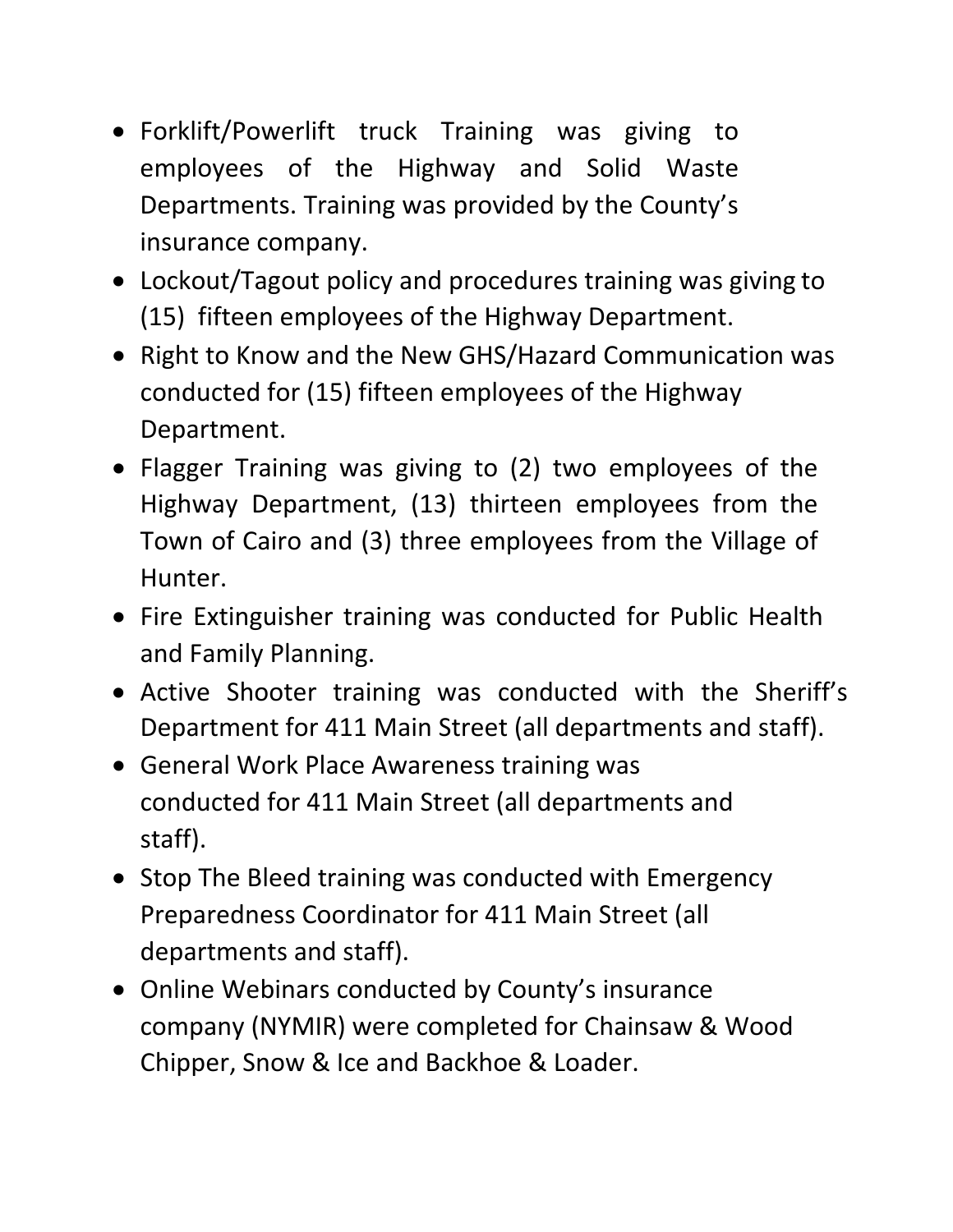### **Outreach:**

The extending of services or assistance.

- Buildings and Grounds
	- \* Assisted (PESH) Public Employee Safety and Health on consultation report for the 911 center.
- Tourism
	- \* Assisted with safety plan for annual Catskill Cat Auction as per New York State reopening plan.
- Human Services
	- \* Assisted with Farm to Market program at Nutritional Centers. (Acra, Jewett, Catskill and Coxsackie).
	- \* Nutritional Centers (Building Code compliance for rented centers).
	- Public Health
		- \* Preformed follow ups for complaint referrals from New York State on pause enforcement.
		- \* Drop offs and Pickups for staff working off site as per COVID-19.
		- \* Traffic and Site Safety for Drive-Thru Flu shots and COVID-19 test sites. (Acra, Athens, Catskill, Coxsackie, Greenville, Hunter, Jewett and Windham).
	- Highway
		- \* Assisted with follow up inspections with New York State Department of Labor.
		- \* Developed Lockout/Tagout Policy and Procedures.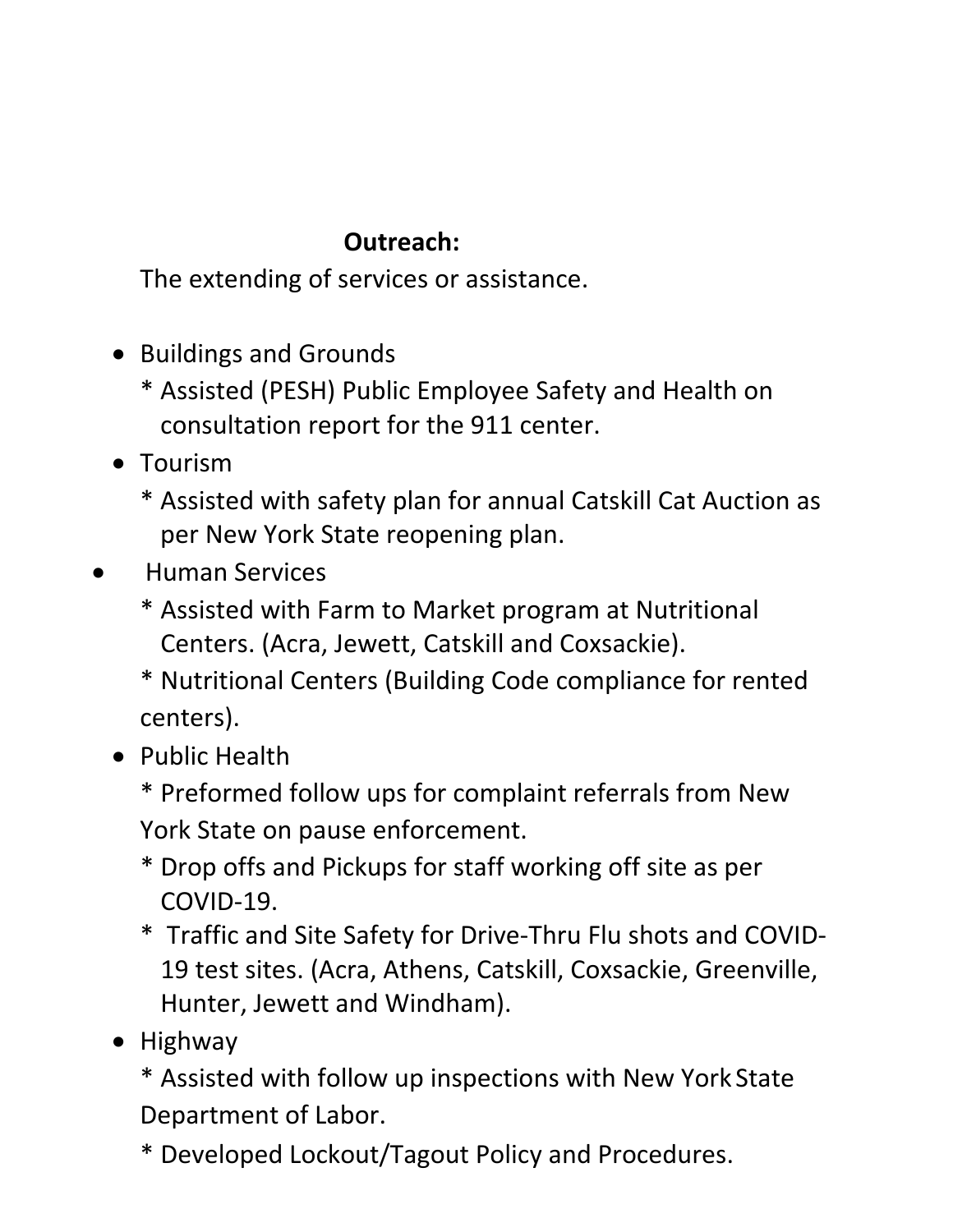- Emergency Services
	- \* Picked up PPE from New York State distribution centers.
	- \* Handed out face masks at County drive-thru distribution sites.
	- \* Dropped off PPE to Retirement, Nursing Homes and Rehabilitation Centers within the County.
	- \* Dropped off PPE to County Coroners.
	- County Attorney
		- \* SDS Binder for County Court House.
- Board of Elections
	- \* COVID-19 signage for fall elections.
	- \* Dropped off PPE for fall elections.
- **Sheriff** 
	- \* Worked with Corrections Transition Team on Emergency Action Plan for new jail.